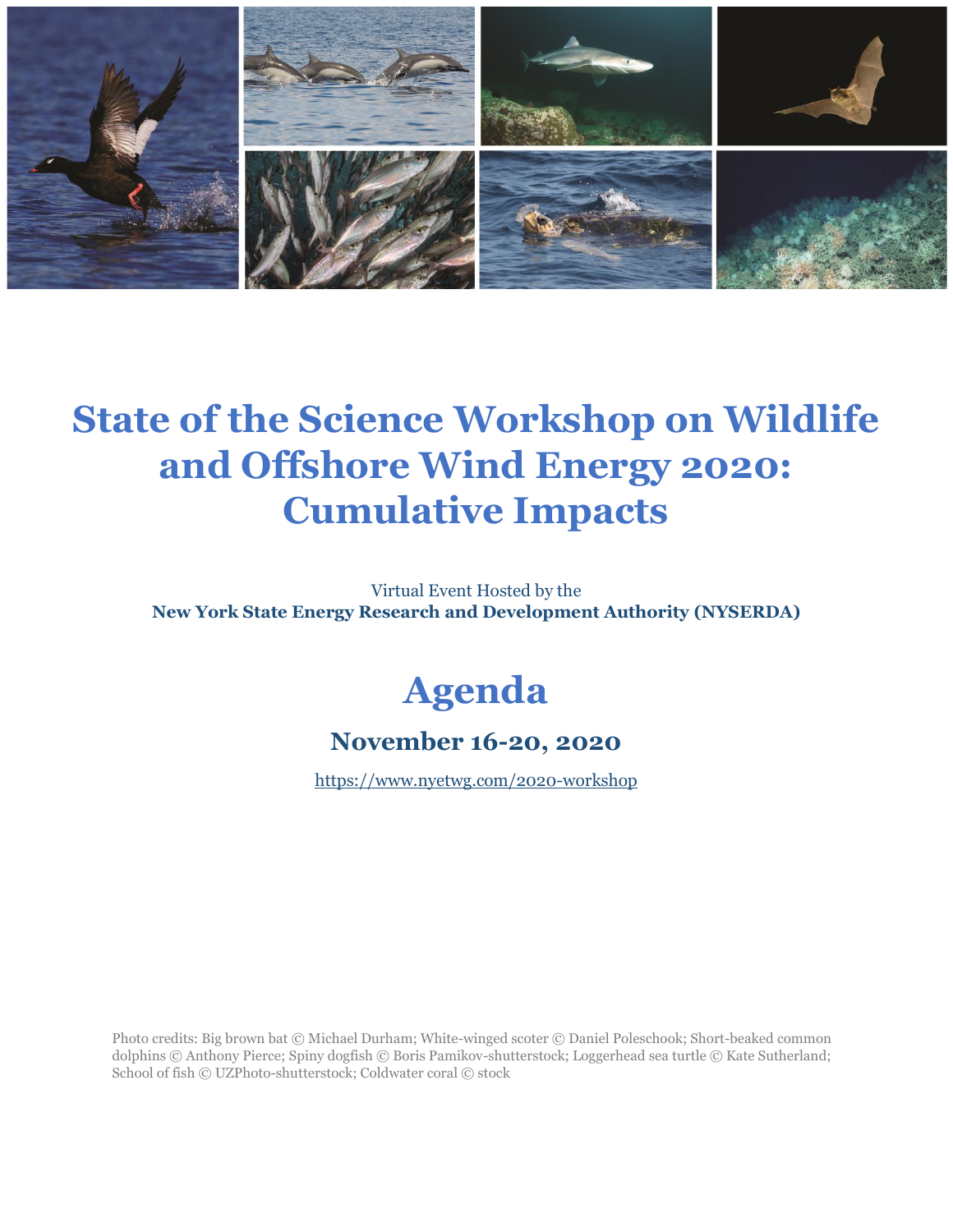## Workshop Agenda

#### **Monday, November 16**

| <b>Session 1: Framework for Understanding Cumulative Impacts from Offshore</b><br>Wind. Moderator: Howard Rosenbaum, Wildlife Conservation Society |                                                                 |  |
|----------------------------------------------------------------------------------------------------------------------------------------------------|-----------------------------------------------------------------|--|
| 10:30 am - 12:30 pm EST                                                                                                                            |                                                                 |  |
| 10:30 am                                                                                                                                           | Virtual Check-in                                                |  |
| 10:45 am                                                                                                                                           | <b>Opening Remarks from NYSERDA</b>                             |  |
|                                                                                                                                                    | Doreen Harris, Acting President and CEO of NYSERDA              |  |
| 10:50 am                                                                                                                                           | Welcome and setting the stage                                   |  |
|                                                                                                                                                    | Greg Lampman, NYSERDA                                           |  |
| 11:05 am                                                                                                                                           | Cumulative anthropogenic impacts on the world's oceans          |  |
|                                                                                                                                                    | Sara Maxwell, University of Washington                          |  |
| 11:20 am                                                                                                                                           | Framework for defining the scope of cumulative adverse effects  |  |
|                                                                                                                                                    | assessments for offshore wind                                   |  |
|                                                                                                                                                    | Wing Goodale, Biodiversity Research Institute                   |  |
| 11:35 am                                                                                                                                           | An ecosystem functioning approach for thinking about cumulative |  |
|                                                                                                                                                    | impacts                                                         |  |
|                                                                                                                                                    | Steven Degraer, Royal Belgian Institute of Natural Sciences     |  |
| 11:50 am                                                                                                                                           | <b>Metapopulation PVA: Developing methods for reducing</b>      |  |
|                                                                                                                                                    | uncertainty in impact assessments                               |  |
|                                                                                                                                                    | Julie Miller, Marine Scotland Science                           |  |
| $12:05 \text{ pm}$                                                                                                                                 | Panel Q&A and Discussion                                        |  |

#### **Tuesday, November 17**

| <b>Session 2: European Efforts to Understand Cumulative Impacts from Offshore</b> |                                                                 |  |
|-----------------------------------------------------------------------------------|-----------------------------------------------------------------|--|
| Wind. Moderator: Sophie Hartfield Lewis, Ørsted                                   |                                                                 |  |
| 10:30 am - 12:00 pm EST                                                           |                                                                 |  |
| 10:30 am                                                                          | <b>Introduction</b>                                             |  |
| 10:35 am                                                                          | Assessing cumulative effects: challenges faced by offshore wind |  |
|                                                                                   | developers                                                      |  |
|                                                                                   | Madeline Hodge, Ørsted                                          |  |
| 10:50 am                                                                          | WinMon.BE: The Belgian countrywide research program to          |  |
|                                                                                   | understand cumulative impacts of offshore wind development      |  |
|                                                                                   | Steven Degraer, Royal Belgian Institute of Natural Sciences     |  |
| 11:05 am                                                                          | Offshore wind farms: Cumulative impact assessments in the       |  |
|                                                                                   | <b>Netherlands</b>                                              |  |
|                                                                                   | Astrid Potiek, Bureau Waardenburg                               |  |
| 11:20 am                                                                          | Developing a cumulative effects framework (CEF) for key         |  |
|                                                                                   | ecological receptors in relation to offshore wind in the UK     |  |
|                                                                                   | Kate Searle, UK Centre for Ecology and Hydrology                |  |
| 11:35 am                                                                          | Panel Q&A and Discussion                                        |  |
| 12:00 pm                                                                          | <b>Break</b>                                                    |  |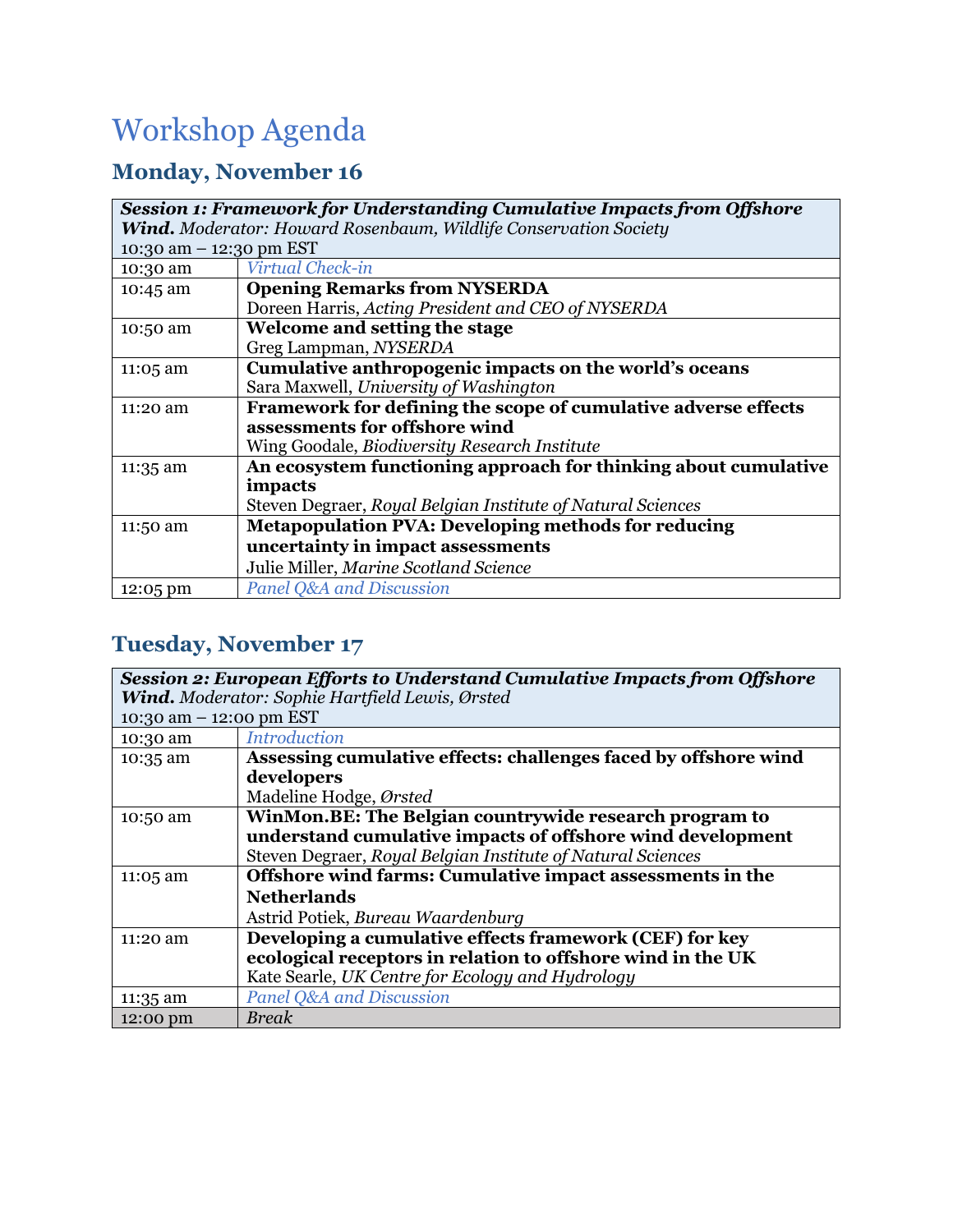| Session 3: Lightning Talks Round 1. Moderator: Matt Robertson, Vineyard Wind<br>$12:15 - 1:30$ pm EST |                                                                                                                                       |  |
|-------------------------------------------------------------------------------------------------------|---------------------------------------------------------------------------------------------------------------------------------------|--|
| 12:15 pm                                                                                              | Status of NMFS survey activities impacted by wind development                                                                         |  |
|                                                                                                       | Andy Lipsky, NOAA Northeast Fisheries Science Center                                                                                  |  |
| 12:20 pm                                                                                              | Migratory paths of horseshoe crabs in peril due to offshore energy                                                                    |  |
|                                                                                                       | development                                                                                                                           |  |
|                                                                                                       | John Tanacredi, Center for Environmental Research and Coastal Oceans                                                                  |  |
|                                                                                                       | Monitoring                                                                                                                            |  |
| 12:25 pm                                                                                              | Pelagic fish and zooplankton abundance and distribution in the                                                                        |  |
|                                                                                                       | <b>New York Bight</b>                                                                                                                 |  |
|                                                                                                       | Joseph Warren, Stony Brook University                                                                                                 |  |
| 12:30 pm                                                                                              | Large bony fish information from New York OPA                                                                                         |  |
|                                                                                                       | Jeff Clerc, Normandeau Associates Inc.                                                                                                |  |
| 12:35 pm                                                                                              | <b>Q&amp;A</b> and Discussion                                                                                                         |  |
| 12:40 pm                                                                                              | The BOEM 'RODEO' Program: Lessons learned from                                                                                        |  |
|                                                                                                       | environmental monitoring at multiple U.S. offshore wind farms                                                                         |  |
|                                                                                                       | Kristen Ampela, HDR, Inc.                                                                                                             |  |
| 12:45 pm                                                                                              | Mapping the distribution and habitat use of Atlantic cod spawning                                                                     |  |
|                                                                                                       | aggregations on Cox's Ledge to assess potential impacts of offshore                                                                   |  |
|                                                                                                       | wind development                                                                                                                      |  |
|                                                                                                       | Rebecca Van Hoeck, University of North Carolina at Chapel Hill & Ali Frey,                                                            |  |
|                                                                                                       | University of Massachusetts Dartmouth School for Marine Science & Tech.<br>Multi-scale relationships between marine predators and the |  |
| 12:50 pm                                                                                              | distribution of forage fish                                                                                                           |  |
|                                                                                                       | Evan Adams, Biodiversity Research Institute                                                                                           |  |
| 12:55 pm                                                                                              | Benthic habitat and epifaunal monitoring at the Block Island Wind                                                                     |  |
|                                                                                                       | Farm                                                                                                                                  |  |
|                                                                                                       | Zoe Hutchison, University of Rhode Island                                                                                             |  |
| 1:00 pm                                                                                               | <b>Q&amp;A</b> and Discussion                                                                                                         |  |
| 1:05 pm                                                                                               | Expected effects of proposed large scale offshore wind farm                                                                           |  |
|                                                                                                       | implementation of common guillemots (Uria aalge) in the                                                                               |  |
|                                                                                                       | southern North Sea                                                                                                                    |  |
|                                                                                                       | Verena Peschko, University of Kiel                                                                                                    |  |
| 1:10 pm                                                                                               | Protected Species Observer (PSO) detections of North Atlantic                                                                         |  |
|                                                                                                       | Right Whales (NARW): Contributing to science, conservation, and                                                                       |  |
|                                                                                                       | management                                                                                                                            |  |
|                                                                                                       | Craig Reiser, Smultea Sciences                                                                                                        |  |
| 1:15 pm                                                                                               | Age-based habitat use of humpback whales in the New York Bight                                                                        |  |
|                                                                                                       | and implications for vessel strikes                                                                                                   |  |
|                                                                                                       | Julia Stepanuk, Stony Brook University                                                                                                |  |
| 1:20 pm                                                                                               | Review of night vision technologies for detecting cetaceans at sea                                                                    |  |
|                                                                                                       | Mari Smultea, Smultea Sciences                                                                                                        |  |
| 1:25 pm                                                                                               | <b>Q&amp;A</b> and Discussion                                                                                                         |  |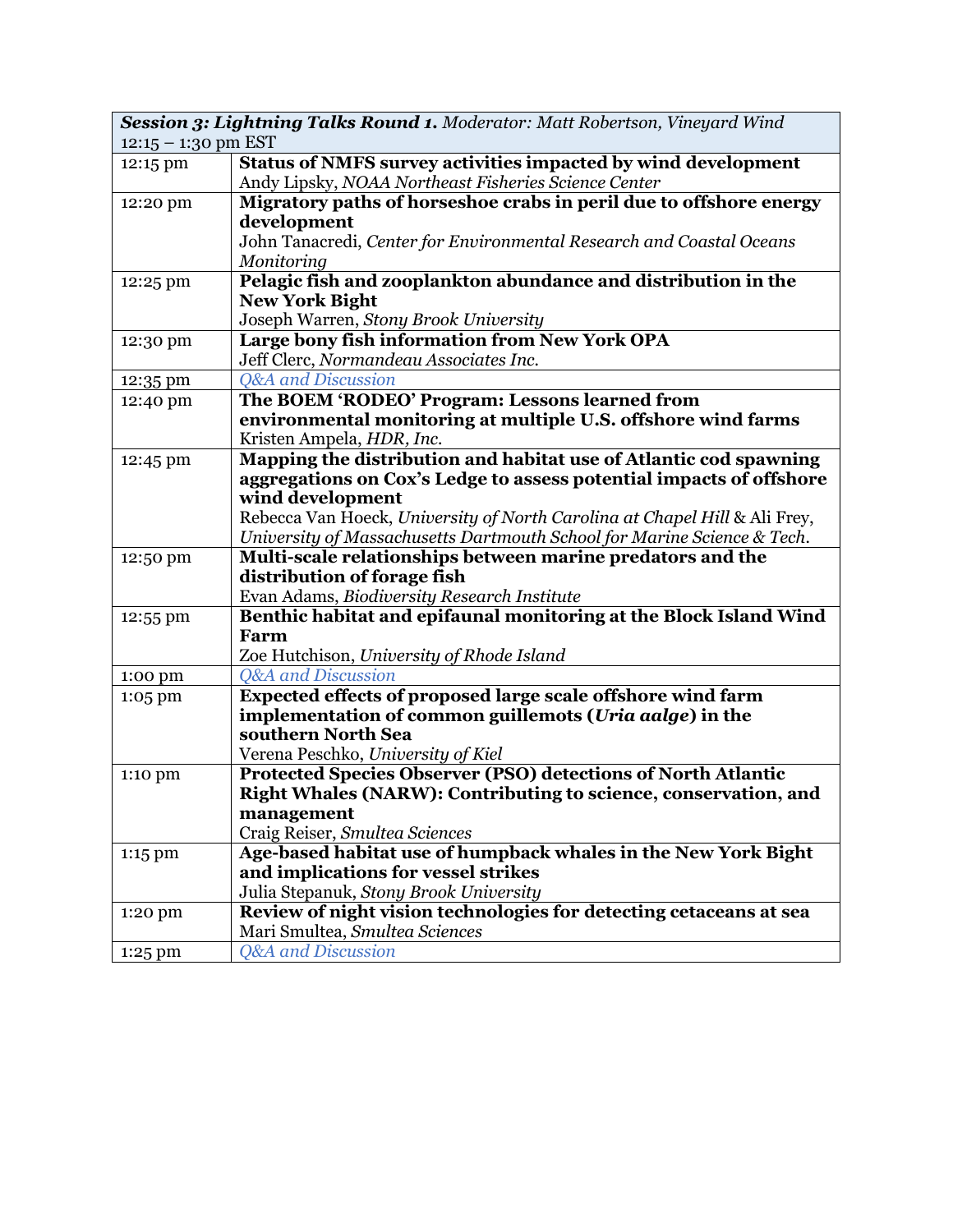## **Wednesday, November 18**

| <b>Session 4: Current Knowledge on Cumulative Impacts I.</b> Moderator: Jillian Liner, |                                                                               |  |
|----------------------------------------------------------------------------------------|-------------------------------------------------------------------------------|--|
| <b>Audubon New York</b>                                                                |                                                                               |  |
| 10:30 -11:45 am EST                                                                    |                                                                               |  |
| 10:30 am                                                                               | <b>Introduction</b>                                                           |  |
| 10:35 am                                                                               | The Vineyard Wind SEIS: Assumptions made in the cumulative                    |  |
|                                                                                        | impact scenario                                                               |  |
|                                                                                        | Ian Slayton, Bureau of Ocean Energy Management                                |  |
| 10:50 am                                                                               | <b>Cumulative impacts of displacement on seabirds</b>                         |  |
|                                                                                        | Stefan Garthe, Kiel University                                                |  |
| 11:05 am                                                                               | Cumulative impacts to birds from collisions with offshore wind                |  |
|                                                                                        | farms                                                                         |  |
|                                                                                        | Aonghais Cook, British Trust for Ornithology                                  |  |
| 11:25 am                                                                               | Panel Q&A and Discussion                                                      |  |
| 11:45 am                                                                               | <b>Break</b>                                                                  |  |
|                                                                                        | Session 5: Current Knowledge on Cumulative Impacts II. Moderator: Ruth Perry, |  |
| <b>Shell New Energies</b>                                                              |                                                                               |  |
| 11:55 am $-$ 1:30 pm EST                                                               |                                                                               |  |
| 11:55 am                                                                               | Cumulative physical effects of offshore wind energy development               |  |
|                                                                                        | on oceanographic processes                                                    |  |
|                                                                                        | Jeff Carpenter, Institute of Coastal Research, Helmholtz-Zentrum Geesthacht   |  |
| 12:15 pm                                                                               | <b>Cumulative effects of offshore wind on benthic habitats</b>                |  |
|                                                                                        | Drew Carey, INSPIRE Environmental                                             |  |
| 12:30 pm                                                                               | Cumulative noise impacts upon fishes (and turtles) from offshore              |  |
|                                                                                        | wind construction and operation                                               |  |
|                                                                                        | Arthur Popper, University of Maryland & Anthony Hawkins, Loughine Ltd.        |  |
| 12:50 pm                                                                               | Designing studies to detect the ecological impacts of offshore wind           |  |
|                                                                                        | development                                                                   |  |
|                                                                                        | Elizabeth Methratta, contractor to NOAA Northeast Fisheries Science Center    |  |
| 1:05 pm                                                                                | <b>Panel Q&amp;A and Discussion</b>                                           |  |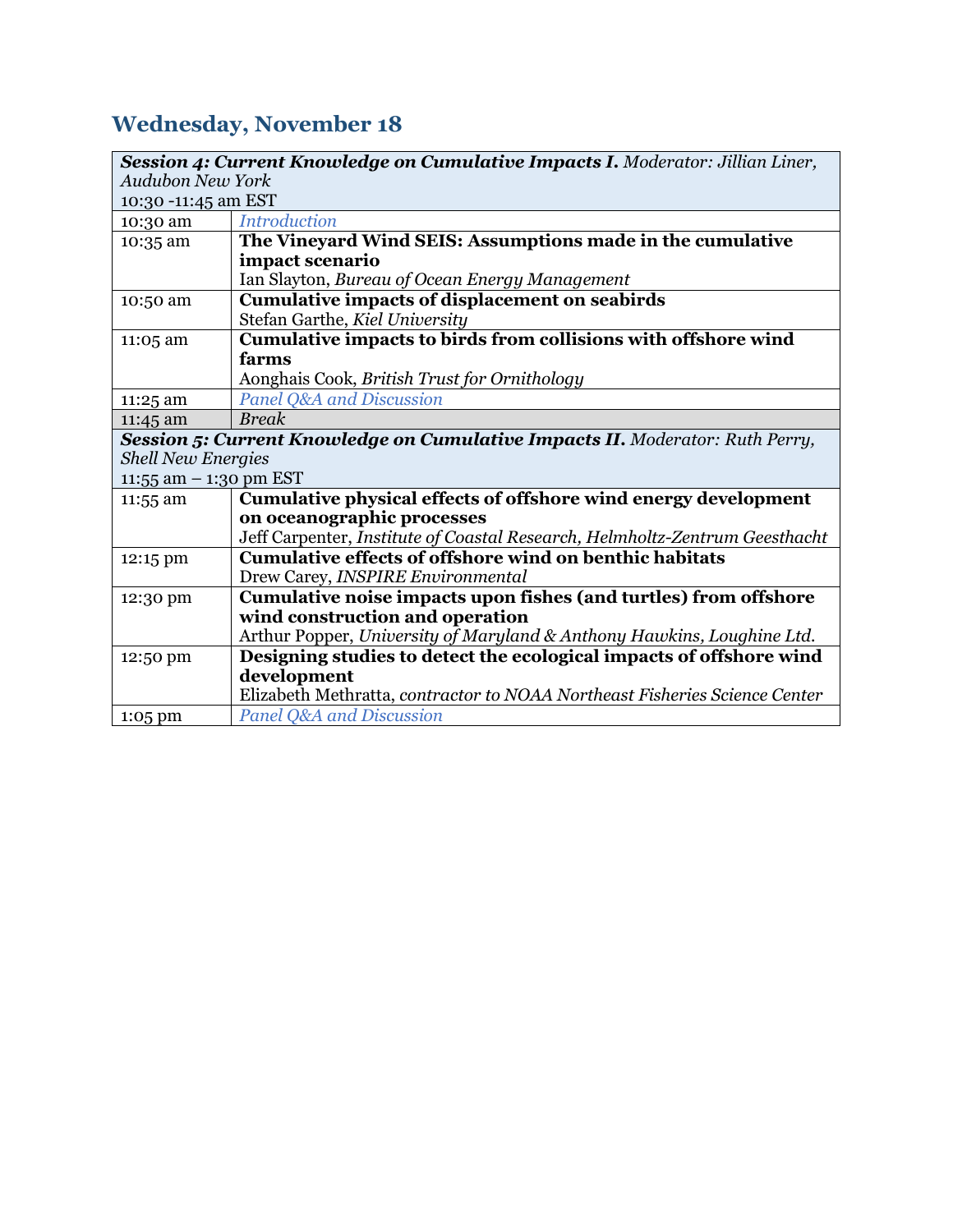## **Thursday, November 19**

|                                            | Session 6: Current Knowledge on Cumulative Impacts III. Moderator: Francine |  |
|--------------------------------------------|-----------------------------------------------------------------------------|--|
| Kershaw, Natural Resources Defense Council |                                                                             |  |
| 10:30 am - 12:15 pm EST                    |                                                                             |  |
| 10:30 am                                   | <b>Introduction</b>                                                         |  |
| 10:35 am                                   | Decision framework to identify populations that are vulnerable to           |  |
|                                            | population-level effects of disturbance                                     |  |
|                                            | Cormac Booth, SMRU Consulting                                               |  |
| 10:55 am                                   | Cumulative noise impacts to marine mammals from offshore wind               |  |
|                                            | development and operations                                                  |  |
|                                            | Brandon Southall, Southall Environmental Associates Inc. & Howard           |  |
|                                            | Rosenbaum, Wildlife Conservation Society                                    |  |
| 11:15 am                                   | <b>Vessel encounter risk model tool</b>                                     |  |
|                                            | Mary Jo Barkaszi, CSA Ocean Sciences Inc.                                   |  |
| 11:30 am                                   | Population impacts to bats from wind energy development                     |  |
|                                            | Cris Hein, National Renewable Energy Laboratory                             |  |
| 11:45 am                                   | <b>Panel Q&amp;A and Discussion</b>                                         |  |
| 12:15 pm                                   | <b>Break</b>                                                                |  |
|                                            | Session 7: Lightning Talks Round 2. Moderator: Jenny Briot, Avangrid        |  |
| 12:30 - 1:30 pm EST                        |                                                                             |  |
| 12:30 pm                                   | <b>Introduction to ICES Offshore Wind Working Group</b>                     |  |
|                                            | Andy Lipsky, NOAA Northeast Fisheries Science Center                        |  |
| 12:35 pm                                   | A stakeholder driven vision: Regional Wildlife Science Entity for           |  |
|                                            | <b>Atlantic offshore wind</b>                                               |  |
|                                            | Kate McClellan Press, NYSERDA                                               |  |
| 12:40 pm                                   | The Responsible Offshore Science Alliance (ROSA): Establishing              |  |
|                                            | regional research and monitoring for offshore wind and fisheries            |  |
|                                            | Lyndie Hice-Dunton, Responsible Offshore Science Alliance                   |  |
| 12:45 pm                                   | U.S. Offshore wind synthesis of environmental effects research              |  |
|                                            | Rebecca Green, National Renewable Energy Laboratory                         |  |
| 12:50 pm                                   | <b>Q&amp;A</b> and Discussion                                               |  |
| 1:00 pm                                    | Updating collision risk models to quantify cumulative impacts for           |  |
|                                            | endangered birds                                                            |  |
|                                            | Christopher Field, University of Rhode Island                               |  |
| 1:05 pm                                    | Analysis and visualization of marine-life data in the context of            |  |
|                                            | offshore wind energy development                                            |  |
|                                            | Marta Ribera, <i>The Nature Conservancy</i>                                 |  |
| 1:10 pm                                    | Development of monitoring protocols for automated radio                     |  |
|                                            | telemetry studies at offshore wind energy areas                             |  |
|                                            | Pam Loring, U.S. Fish & Wildlife Service                                    |  |
| 1:15 pm                                    | New technology reduces the probability of vessel strikes on whales          |  |
|                                            | - in certain situations all the way to zero                                 |  |
|                                            | Dave Steckler, Mysticetus                                                   |  |
| 1:20 pm                                    | Ecosystem dynamics: An examination of the relationships between             |  |
|                                            | environmental processes, primary productivity, and distribution of          |  |
|                                            | species at higher trophic levels                                            |  |
|                                            | Frank Thomsen, DHI Group                                                    |  |
| 1:25 pm                                    | <b>Q&amp;A</b> and Discussion                                               |  |